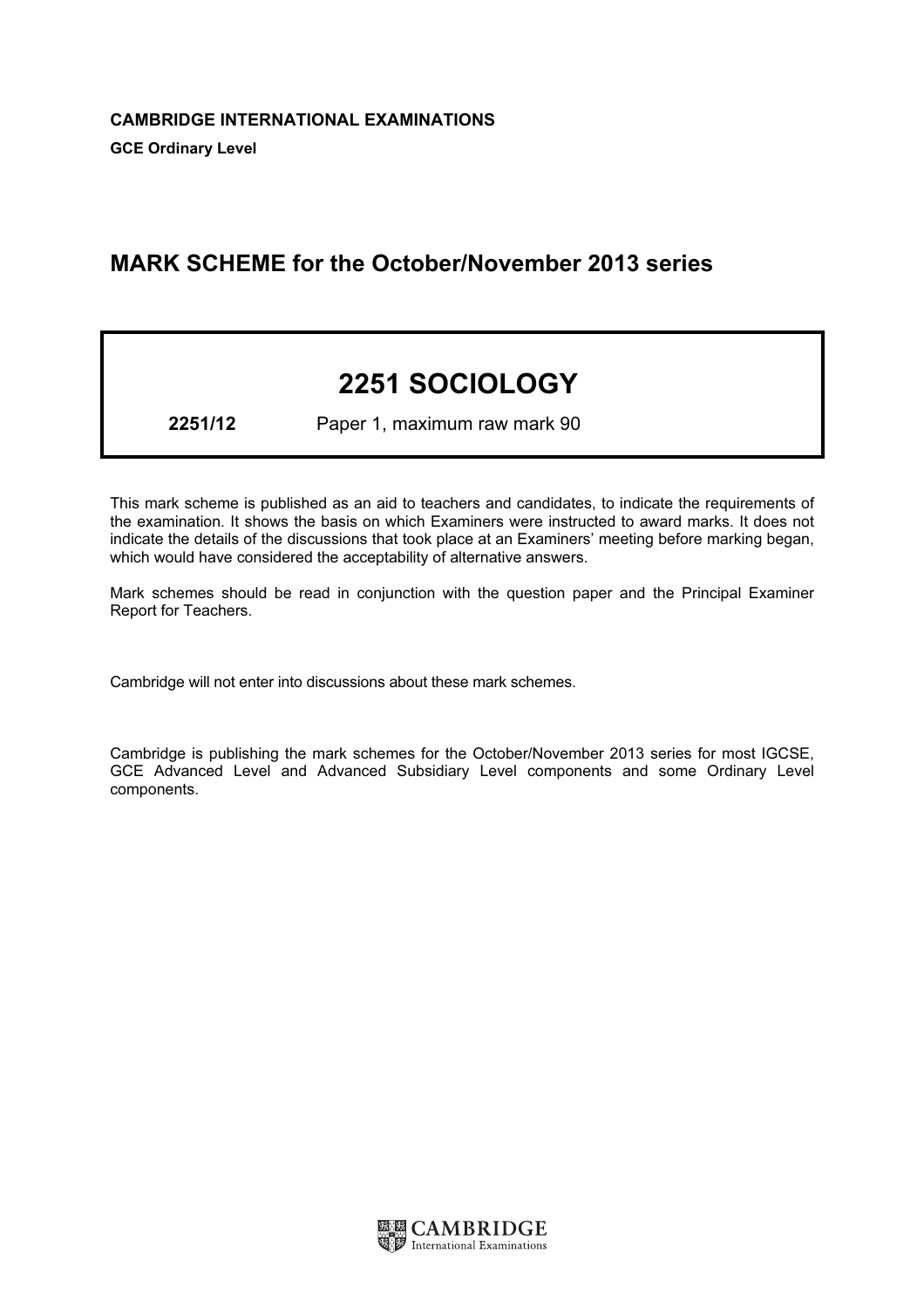| <b>Mark Scheme</b>                  | <b>Syllabus</b> | Paper |
|-------------------------------------|-----------------|-------|
| GCE O LEVEL - October/November 2013 | 2251            |       |

#### Section A: Research Methods

1 Positivists prefer to use a scientific approach when studying society. They aim to gather data which they believe will help them uncover trends in society. Sociologists who favour the interactionist perspective prefer to gather qualitative data. Interactionists believe that this data is rich in insights into the reasons and motives that explain social actions.

The sociologist's theoretical perspective is usually the most important influence on their choice of research method. Once a research method has been chosen, it will be necessary to decide who will be included in the study group. There are a number of ways of selecting a sample group to study. These include random, stratified and cluster sampling.

The sampling process helps keep research projects at a manageable level. The sampling process may also influence the research method by which the data is collected. Provided that the sample is carefully chosen the results can be said to apply to a much larger population.

The evidence collected directly by a sociologist is known as primary data. Secondary data may also be used in sociological research. Historical documents are an example of secondary data.

(a) In sociological research what is meant by the following terms:

### (i) Interactionist perspective in the control of the control of the control of the control of the control of the control of the control of the control of the control of the control of the control of the control of the cont

A sociological perspective that concentrates on small scale interactions between individuals and groups who seek to understand the meanings that social actors give to actions and situations and who favour qualitative research methods.

1 mark for a partial answer such as a view that tries to understand meanings, 2 marks for a detailed answer.

# It is possible to gain full marks by referring solely to the stem material.

#### (ii) Sampling [2]

The selection, in a scientific and systematic way, of a representative group of individuals from a larger survey population.

1 mark for a partial answer such as a smaller group, 2 marks for a detailed answer.

#### (iii) Historical documents [2]

Secondary data that already exists and which the sociologist does not have to collect, that comes from the past and can include examples such as diaries and government reports. Any form of secondary data that is pre-existing is allowable.

1 mark for a partial answer such as data that is old, 2 marks for a detailed answer.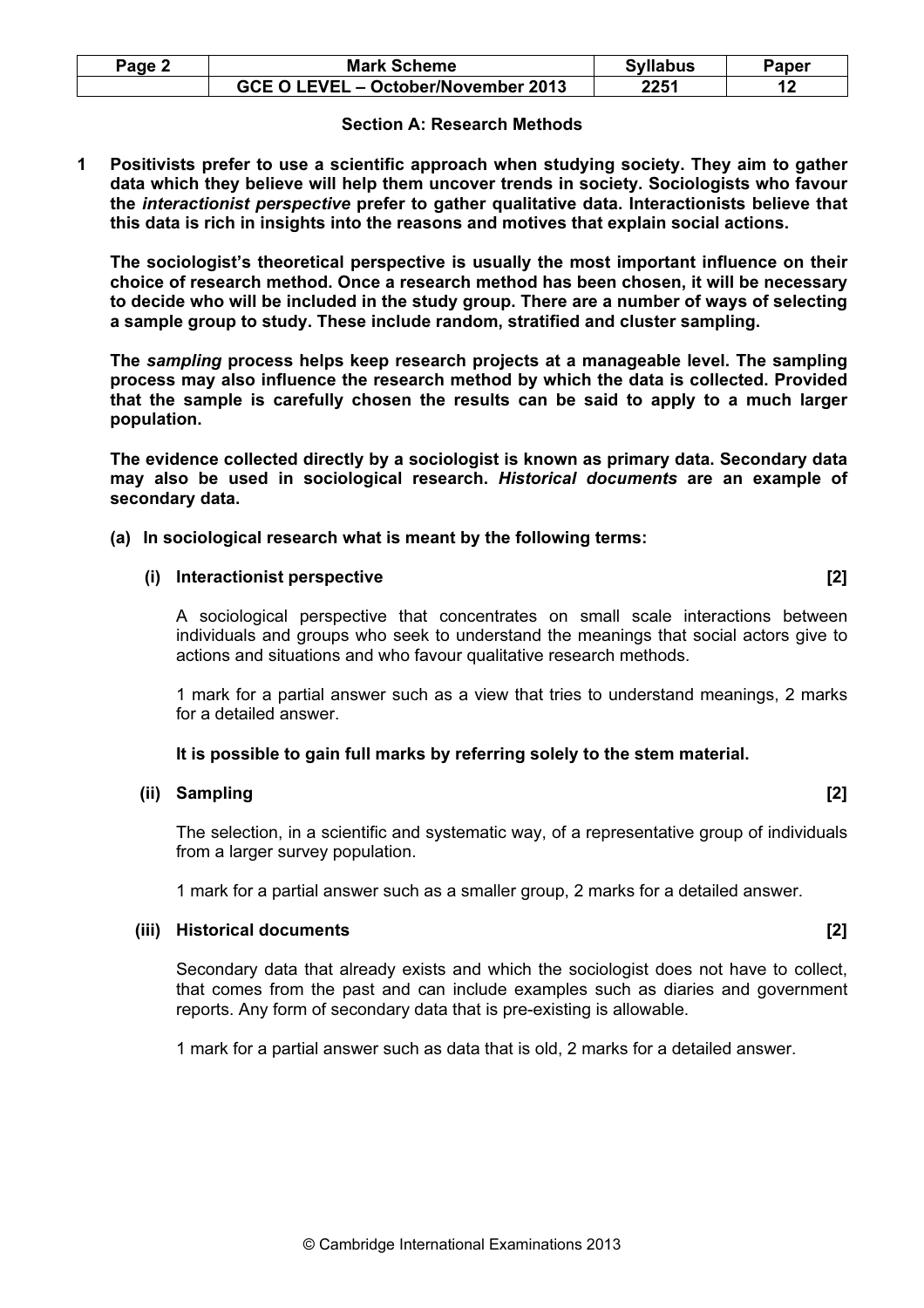| $Page$ $\sim$ | <b>Mark Scheme</b>                  | <b>Syllabus</b> | Paper |
|---------------|-------------------------------------|-----------------|-------|
|               | GCE O LEVEL - October/November 2013 | 2251            |       |

# (b) Describe two reasons for using a stratified sample in sociological research. [4]

Any 2 from: may help to ensure representativeness as each section of population represented, reduces the numbers that have to be studied so makes research more manageable, enables generalisations to be made. Answers simply stating that stratified sampling is better than random sampling is not worth credit unless it is properly explained.

2 marks are available for each example.

1 mark for an identification of a reason, 2 marks for an identification and description.

# (c) Describe two reasons for carrying out sociological research. [4]

Any 2 from: employed to test ideas/hypothesis, find information to help planners, personal interest, research has been funded, to identify/solve social problems, to test the reliability of previous research.

Weak candidates may give a variety of assertive comments e.g., to make society a better place, for which some limited credit should be given.

2 marks are available for each example.

1 mark for an identification of a reason, 2 marks for an identification and description.

### (d) Describe two sources of secondary data, apart from historical documents. [4]

Allow any contemporary secondary data. Historical document gets no credit and named historical documents should not be credited e.g. the diary of Anne Frank.

Any 2 from: official statistics, other research, official documents, mass media e.g. newspapers, internet etc.

2 marks are available for each example.

1 mark for an identification of a secondary source, 2 marks for an identification and description of a secondary source.

### (e) Describe two reasons why qualitative data may be 'rich in insights into the reasons and motives that explain social actions'. [4]

Any 2 from: gives more explanation of meanings and motives of social actions, can follow up new avenues of research that develop, produces valid data.

2 marks are available for each example.

1 mark for an identification of a reason, 2 marks for an identification and description of an example.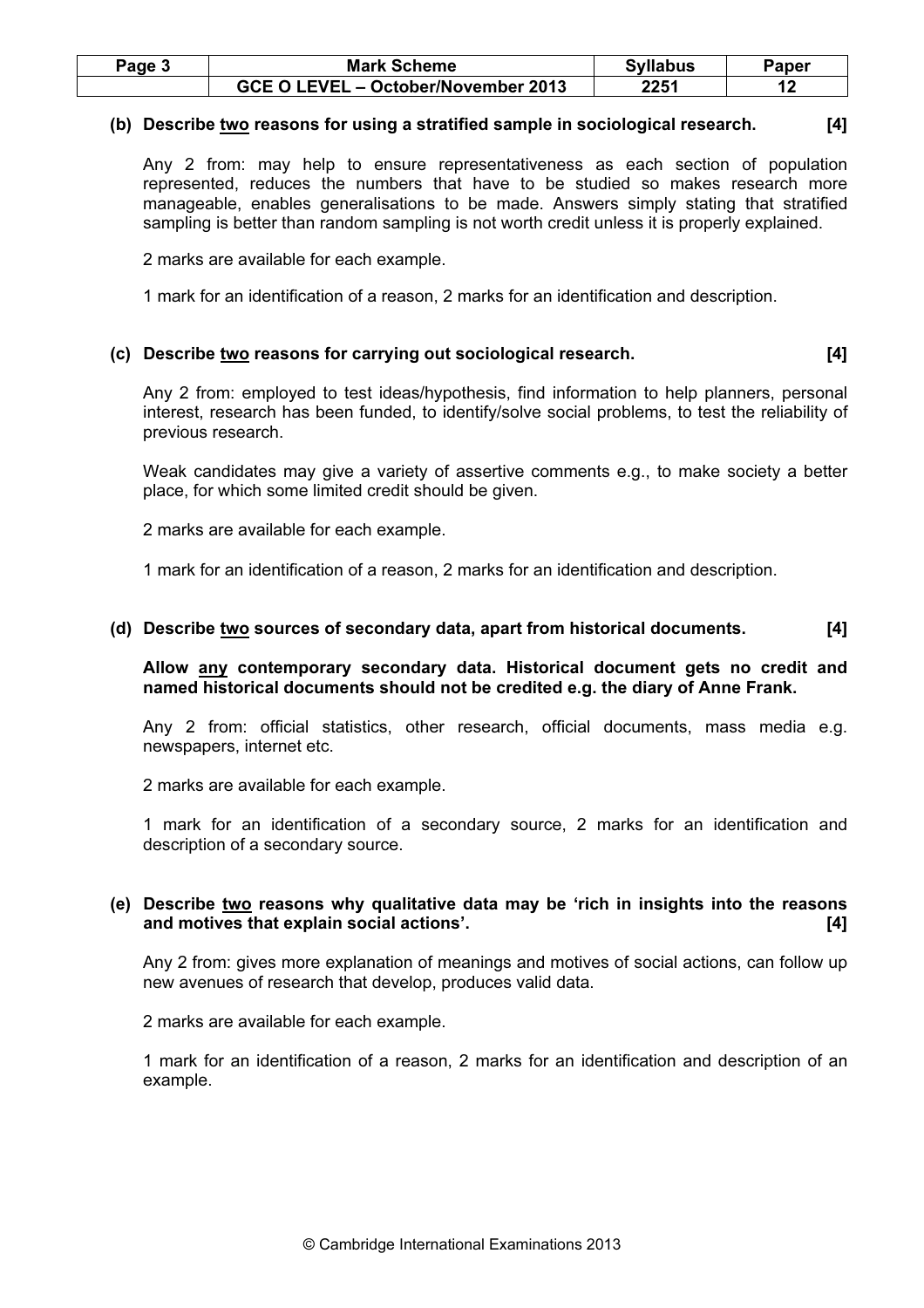| Page 4 | <b>Mark Scheme</b>                  |      | Paper |
|--------|-------------------------------------|------|-------|
|        | GCE O LEVEL – October/November 2013 | 2251 |       |

# (f) Describe two strengths and two limitations of using a scientific approach when studying society. [8]

Strengths include: Produces reliable data, can gain access to a large population, produces repeatable methods of study, can gain lots of comparable data.

Limitations include: Data lacks validity, no explanation of meanings, results can lack depth.

2 marks are available for each example.

1 mark for each identification, 2 marks for each identification described.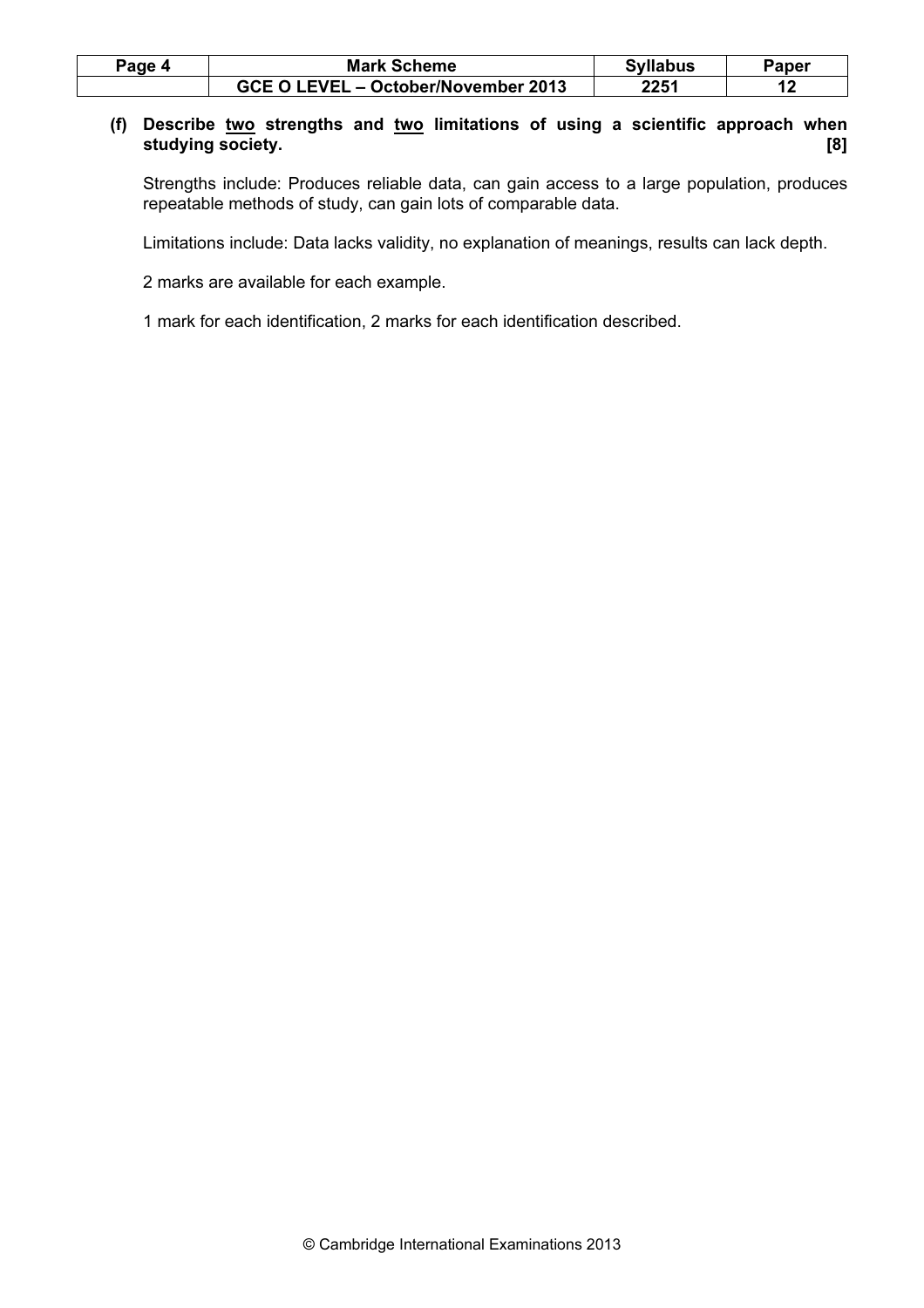| Page 5 | <b>Mark Scheme</b>                  | <b>Syllabus</b> | Paper |
|--------|-------------------------------------|-----------------|-------|
|        | GCE O LEVEL - October/November 2013 | 2251            |       |

# Section B: Culture and Socialisation

2 The experience of childhood is not the same in all societies. For example, some societies are more child-centred than others. This helps us to understand that childhood is a social construction.

#### (a) What is meant by the term social construction of childhood? [2]

Do not give credit for answers that define socialisation.

A socially defined age status including a set of expectations and behaviours that refers to the period between infancy and adulthood but for which the rights and obligations are different at different times and places.

2 marks for an accurate definition, 1 mark for a partial definition such as what childhood means in a society.

#### (b) Describe two roles that a child may have in all societies. [4]

2 marks for a correct identification and description of the role, 1 mark for an identification of a role such as son only.

Any 2 from: any family role, friend or any other appropriate example such as worker, student.

If two family roles are identified they may be fully credited if the explanations are distinct enough.

# (c) Explain how children learn to interact with others through secondary socialisation. [6]

- 0–3 One or two points made about socialisation that takes place in new situations such as school but these points will be undeveloped. Or confused answers which contain reference to primary and secondary socialisation without distinguishing between the two. A range of agents may be discussed with little explanation of how they interact.
- 4–6 Answers should look at a range of ways in which children learn to interact with others specifically through secondary socialisation. These can include play, imitation, censure, formal and informal learning at school and the peer group as well as the media, religion and role models.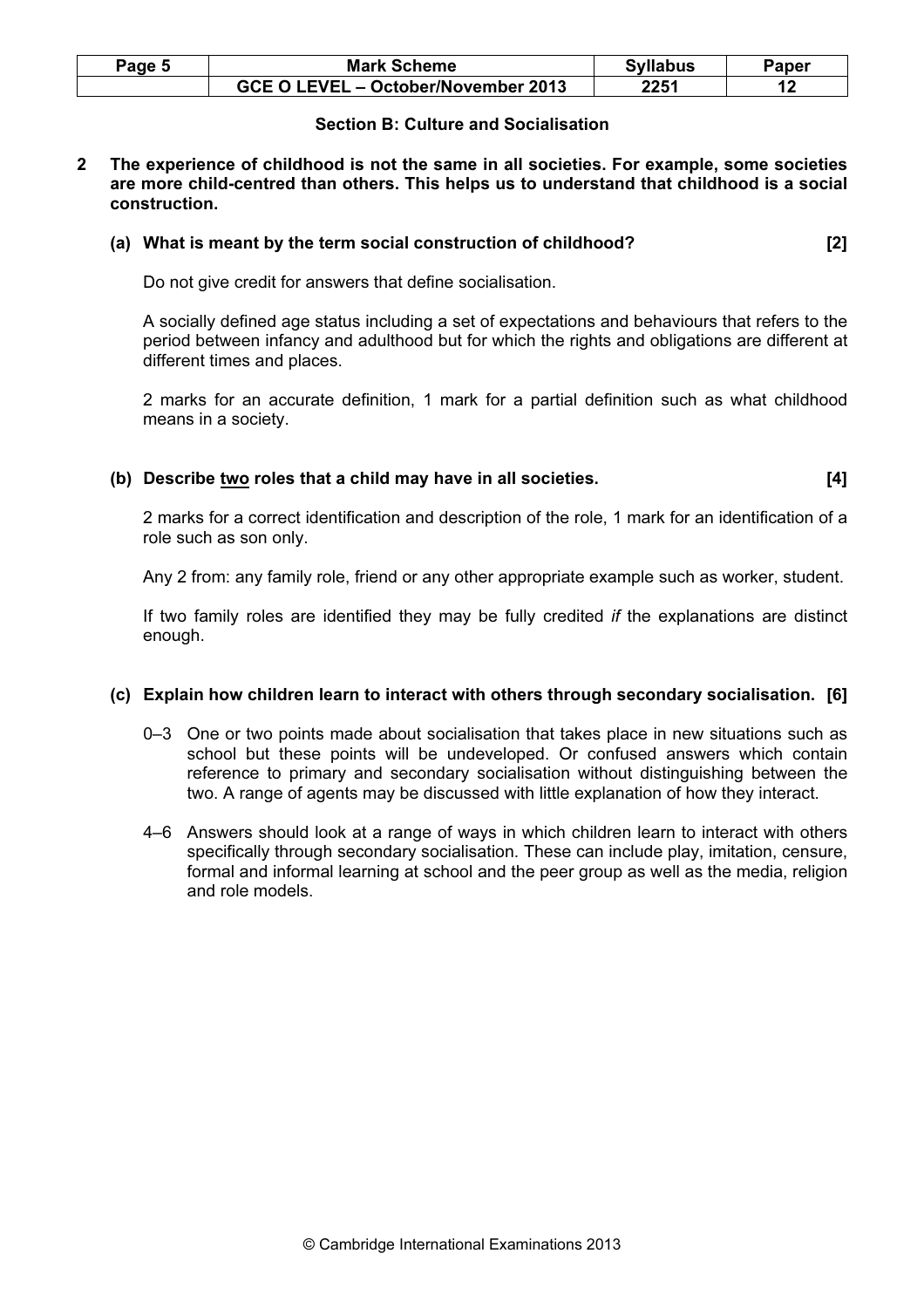| Page 6 | <b>Mark Scheme</b>                  | <b>Syllabus</b> | Paper |
|--------|-------------------------------------|-----------------|-------|
|        | GCE O LEVEL - October/November 2013 | 2251            |       |

#### (d) To what extent are all societies becoming child-centred? [8]

- 0–3 In this mark band answers will point to the importance of childhood as the time when children have primary socialisation and learn language and see this as the most important stage but such comments will always lack range.
- 4–6 In this mark band not only will the way in which children are seen as important in societies but the ways in which this importance may have grown. The factors that influence this may be included such as falling birth rates, legal changes, pester power, contraception as well as the cost of education and changing work patterns within families. Answers that give a one sided argument that either societies are or are not becoming more child-centred place in the middle of the band. One sided arguments are likely to receive a mark of 5. If they are one sided but well developed they may receive 6.
- 7–8 In this mark band the 'to what extent' in the question will be directly addressed. Not only will the significance of childhood in western societies be addressed but the changing nature of childhood in other societies as their economies change. Reward at the top of the band those answers that note that an individual experience of childhood may not be child-centred in child-centred societies and likewise may be child-centred in societies that are not generally child-centred. Reward can be given for inclusion of such trends as the one child policy in China and its consequences/infanticide.

### 3 Value consensus refers to agreement about basic values. Functionalists believe that value consensus is important to society.

### (a) What is meant by the term values? [2]

The beliefs and goals held to be important in society.

2 marks for an accurate definition, 1 mark for a partial definition such as what people hold to be important/what is right and wrong in society.

# (b) Describe two reasons why value consensus may be important to society. [4]

Any 2 from: helps social order, helps individuals understand roles, creates social stability, prevention of anomie.

2 marks for a correct identification and description, 1 mark for an identification only.

# (c) Explain what governments can do to try to eliminate social conflict. [6]

- 0–3 One or two simplistic comments about how governments want to avoid conflicts in society. Others may describe how governments may try to please all in society and so eliminate conflict or they may describe how the police force people to conform.
- 4–6 At least two points made about legal changes such as equality legislation and making illegal racial, sexual or disability discrimination as well as equal opportunities policies in relation to housing, education and employment, the end of racial segregation, authoritarian regimes controlling via force.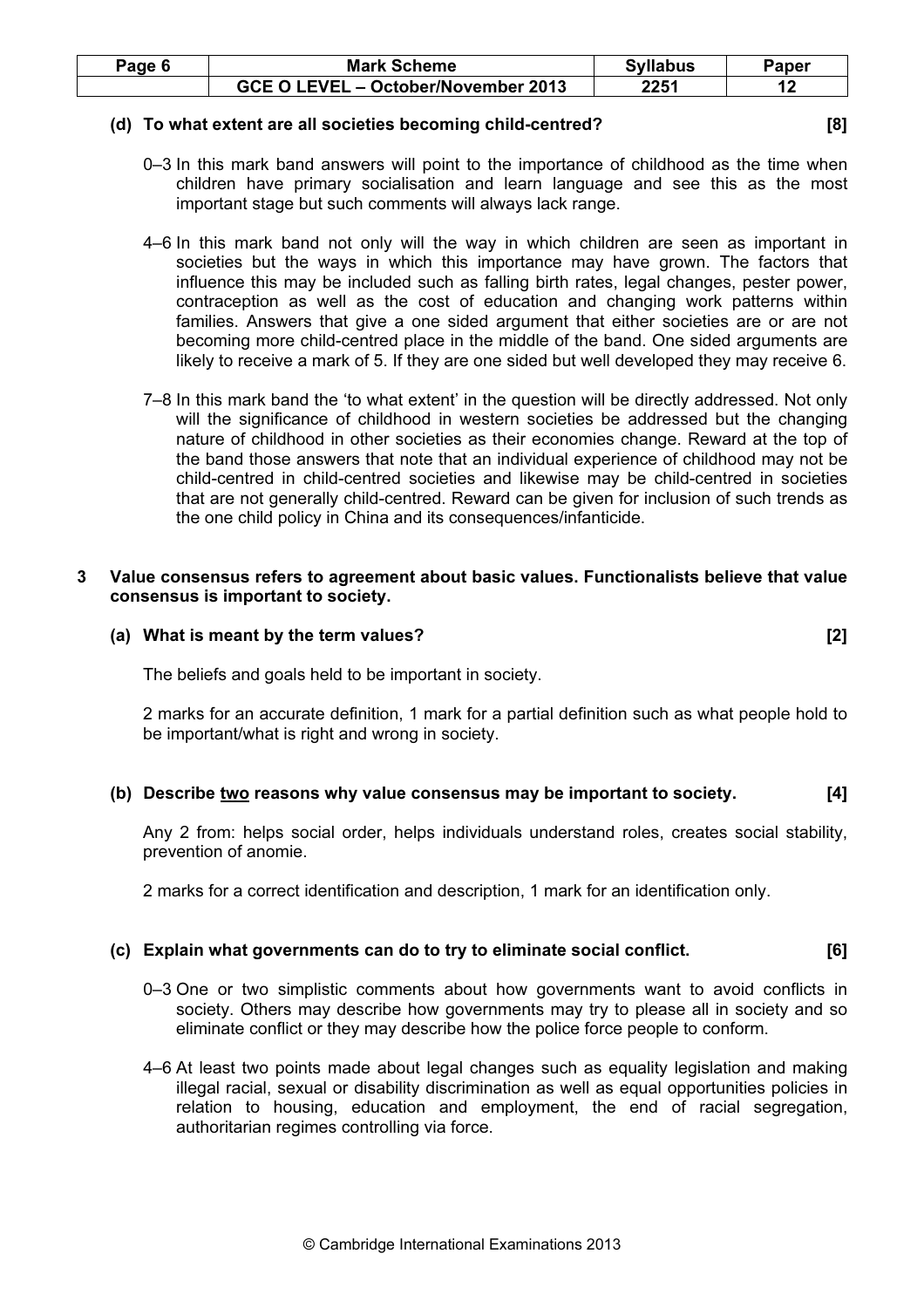| Page | <b>Mark Scheme</b>                  | <b>Syllabus</b> | oaper |
|------|-------------------------------------|-----------------|-------|
|      | GCE O LEVEL - October/November 2013 | 2251            |       |

#### (d) To what extent is there agreement about values in society? [8]

- 0–3 One or two simplistic comments about people being the same and having similar values or conversely comments about how people in society are different but such comments will always lack range.
- 4–6 At least two points should be made about how groups can share some values whist at the same time having values that are different. For example, some groups value living in extended families whereas others do not. Other answers will refer to different subcultures, class or caste. Universalistic/particularistic values are also creditworthy. One sided arguments are likely to receive a mark of 5. If they are one sided but well developed they may receive 6. Answers which stress there is agreement may give examples of agreed values from specific societies.
- 7–8 In this mark band answers should highlight that there can be no simple answer to this question as it depends on the society and the economic and social situation. The 'to what extent' in the question is directly addressed by identifying how it is possible to share many common values such as attitudes to criminal behaviour whilst at the same time having different values such as religion. Reward answers which refer to theory such as Marxism/functionalism.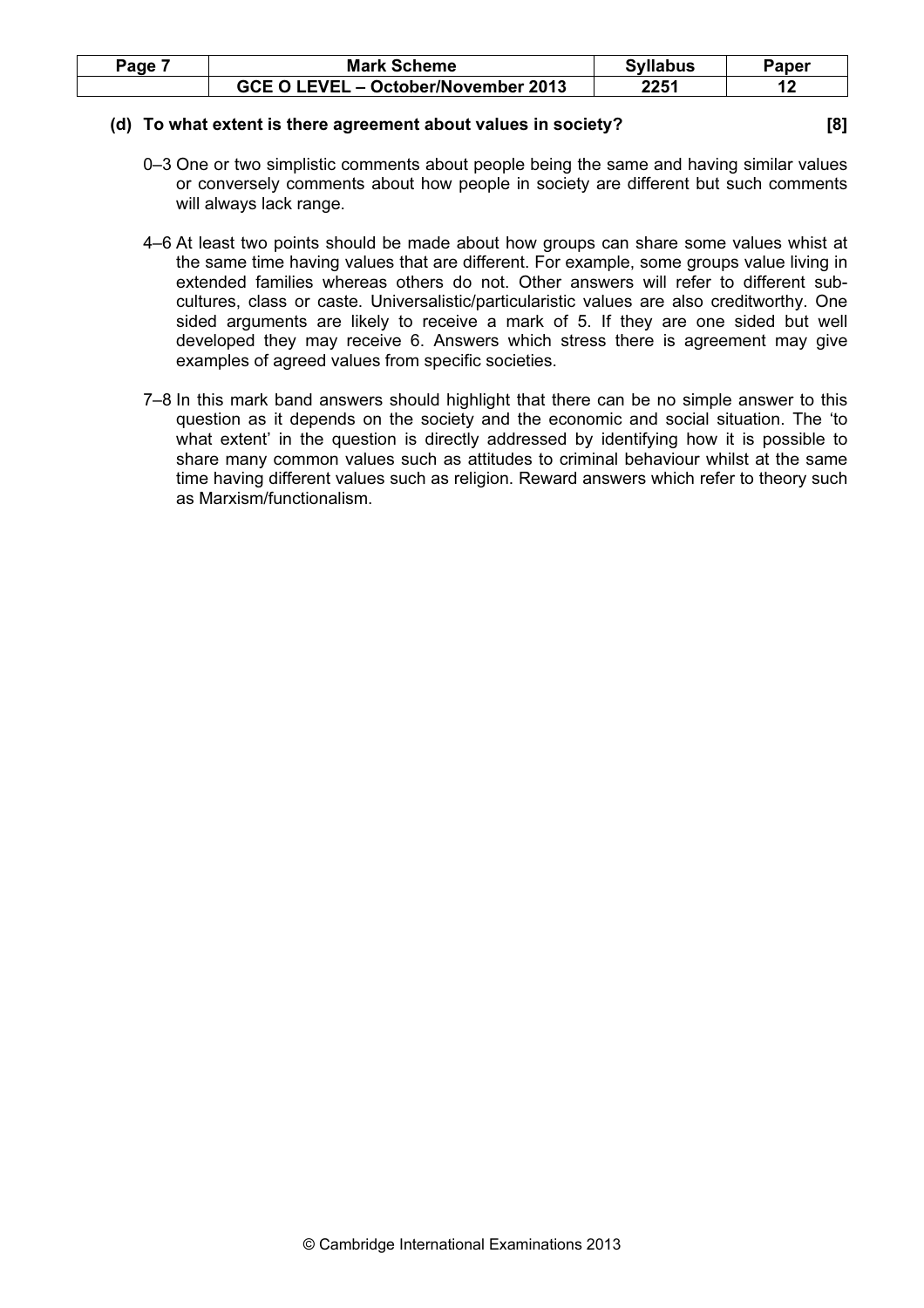| Page 8 | <b>Mark Scheme</b>                  | <b>Syllabus</b> | ີາaper |
|--------|-------------------------------------|-----------------|--------|
|        | GCE O LEVEL - October/November 2013 | 2251            |        |

#### Section C: Social Stratification and Inequality

4 Differences in the distribution of wealth may give rise to other forms of inequality in society. For example, people who are wealthy may have better access to health care than other people in the same society.

#### (a) What is meant by the term distribution of wealth? [2]

The way in which the economic resources (money and other assets) within a society are shared out. This can be even or uneven.

2 marks for an accurate definition, 1 mark for a partial definition such as having rich and poor within a society.

### (b) Describe two examples of social inequality, apart from differences in access to health care. [4]

The inequality must be described (gender) not simply the discrimination which is the result of the inequality itself (sexism).

Any 2 from: education, housing, employment, ethnicity, gender, sexuality, age, disability, class, caste, income or any other valid example.

2 marks for a correct identification and description, 1 mark for an identification by itself.

# (c) Explain how an individual with a low social status can overcome the social inequality they experience. [6] **Example 20** is they experience.

- 0–3 One or two simple points made about working hard to improve your social position but these points will be undeveloped. Other answers may suggest marriage or luck.
- 4–6 At least two points should be made in relation to the way in which an individual can influence their social position either through success in education, marriage, hard work and promotion or luck. Answers which relate this to the nature of society being open or closed should be placed towards the top of the band. Unusual answers such as buying designer clothes/phones etc. to overcome low social status within a particular group (e.g. gang subculture) can be allowed.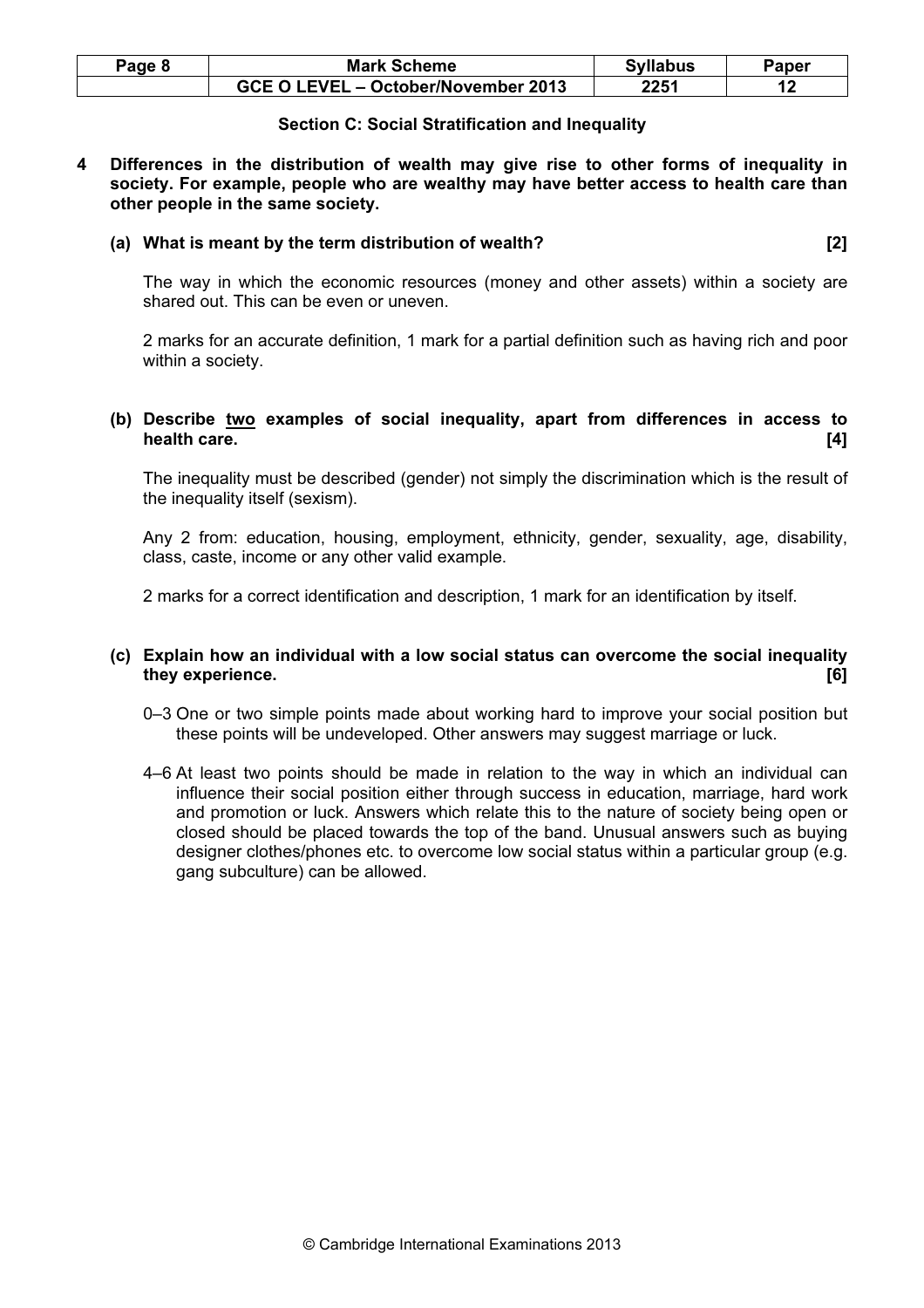| Page 9 | <b>Mark Scheme</b>                  | <b>Syllabus</b> | Paper |
|--------|-------------------------------------|-----------------|-------|
|        | GCE O LEVEL - October/November 2013 | 2251            |       |

#### (d) To what extent does life expectancy reflect the distribution of wealth in society? [8]

- 0–3 One or two simple points about individuals from lower classes having poorer health provision and lower life expectancy. Other answers may reverse this proposition. Answers which simply focus upon life expectancy or the distribution of wealth but do not link them together, should not move out of this band.
- 4–6 At least two points should be made in relation to the health provision of different groups and how higher social groups have better life expectancy and are less likely to suffer from infant mortality, illnesses such as asbestosis or accidents on building sites. Answers which argue that wealth is the most significant factor or that it is just a factor without developing the others are likely to be placed towards the middle of the band. One sided arguments are likely to receive a mark of 5. If they are one sided but well developed they may receive 6.
- 7–8 In this mark band the 'to what extent' in the question will be directly addressed with a description of the widening health divide. Life expectancy of higher class groups in developed societies is increasing faster than of lower social groups. A wider range of issues will be looked at with females generally having higher expectations than men and some ethnic groups being the lowest, occupation and region can also be a factor. Reward examples that compare groups within as well as between societies.

#### 5 Industrialisation has brought about changes in patterns of work and employment. This has resulted in more opportunities for social mobility and achieved status.

# (a) What is meant by the term achieved status? [2]

Status that is gained after birth such as from employment or having a special skill that attracts social approval such as Olympian, or disapproval such as criminal.

2 marks for an accurate definition, 1 mark for a partial definition such as the job you have.

#### (b) Describe two ways of achieving upward social mobility. [4]

Any 2 from: marriage, education, luck, hard work.

2 marks for a correct identification and description, 1 mark for an identification by itself.

# (c) Explain how the nature of work may be changed by the process of industrialisation. [6]

Interpretation of industrialisation does not have to refer to traditional industrialisation, postmodern explanations are equally valid.

- 0–3 One or two points made about moving from rural based employment to factory based employment but the answer will lack development. Other answers may make similar points in relation to the introduction of machines as opposed to craft work.
- 4–6 At least two points should be made about changes such as rural to factory based employment and the organisation of that employment. The development of mechanisation and automation as opposed to craft work. The growth of professional work, feminisation of the workplace and the development of different types of jobs. Some reference may be made to the way in which industrialisation has impacted on female employment.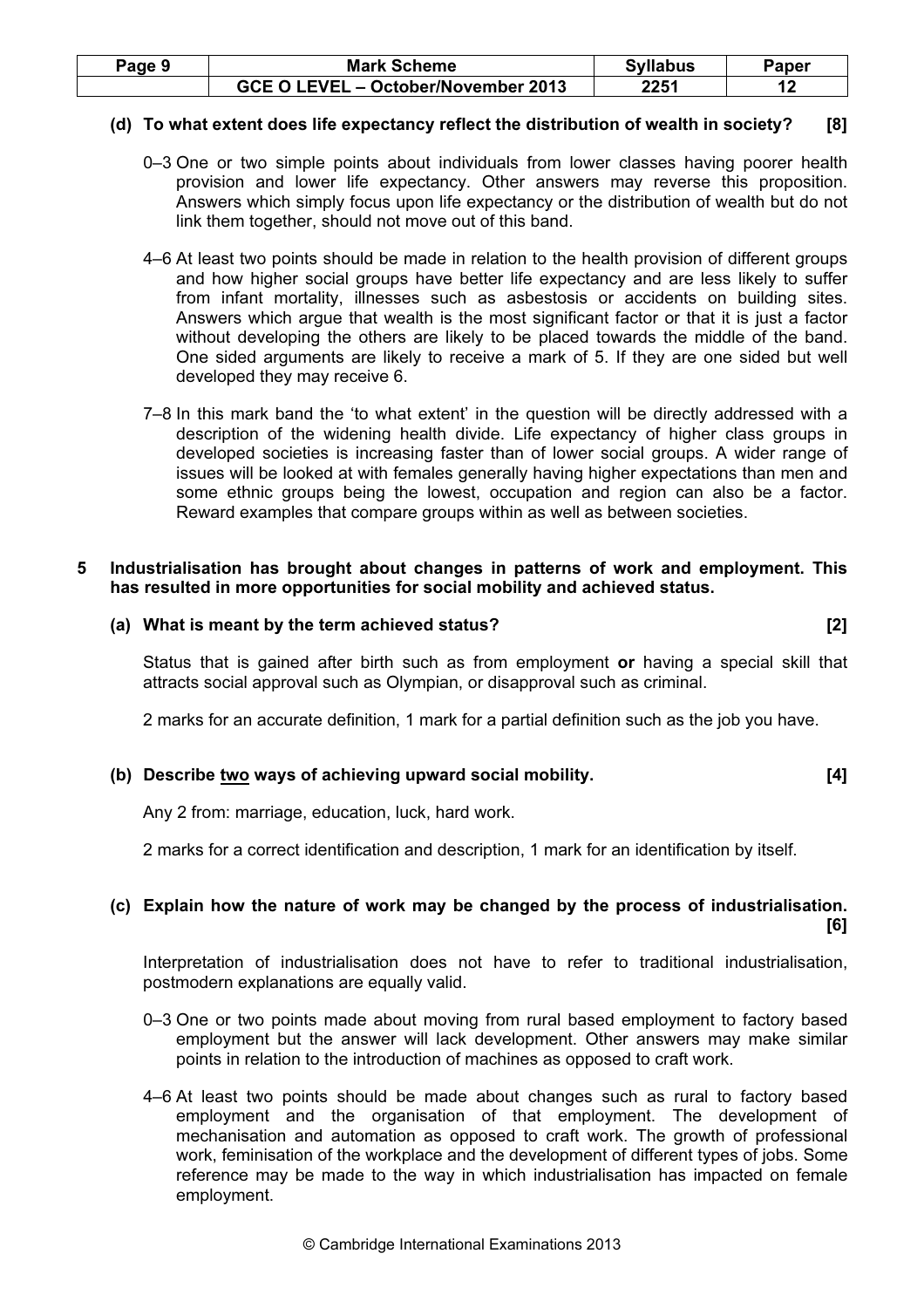| Page 10 | <b>Mark Scheme</b>                  | <b>Syllabus</b> | Paper |
|---------|-------------------------------------|-----------------|-------|
|         | GCE O LEVEL - October/November 2013 | 2251            |       |

### (d) To what extent does work in modern industrial societies provide job satisfaction? [8]

- 0–3 In this mark band there will be one or two points about boring or satisfying work but the answer will be undeveloped. Other answers may list jobs that the candidate asserts are either boring or satisfying.
- 4–6 At least two points should be made about deskilling of work and how this can take fulfilment away from employees as well as lack of power and meaning. Intrinsic and external factors are both valid. Other answers may see automation as an advantage as it removes unpleasant work, creates new computer driven work and allows more people to work from home. One sided arguments are likely to receive a mark of 5. If they are one sided but well developed they may receive 6.
- 7–8 In this mark band answers will look at a range of theories about the nature of work and whether new technologies have freed the worker from boring repetitive work, creating work that gives the employee emotional reward or if alienation, reskilling, proletarianisation and deskilling exists. The 'to what extent' in the question will be directly addressed.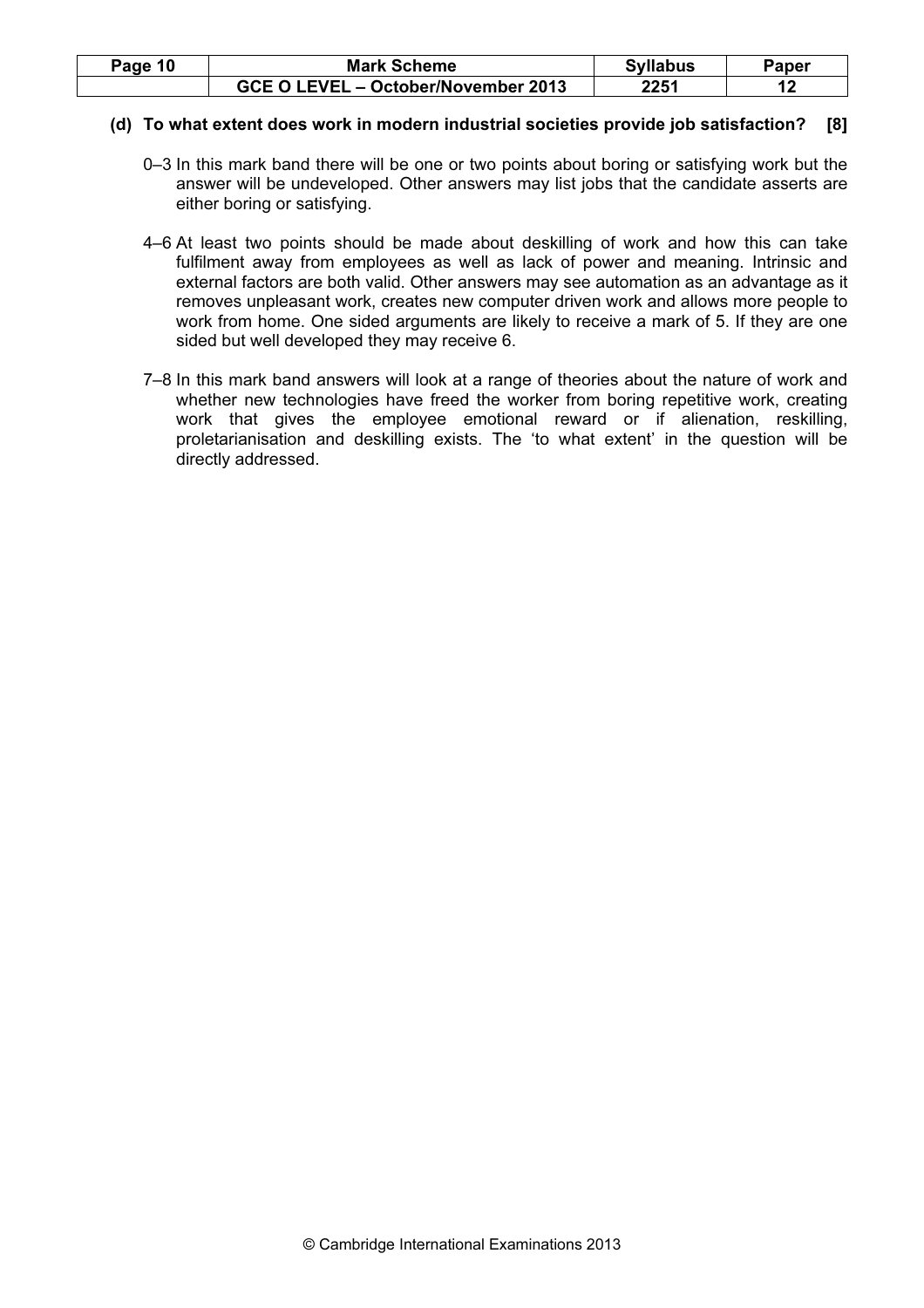| Page 11 | <b>Mark Scheme</b>                  | <b>Syllabus</b> | Paper |
|---------|-------------------------------------|-----------------|-------|
|         | GCE O LEVEL - October/November 2013 | 2251            |       |

### Section D: Power and Authority

6 Pluralists believe that the state acts as a referee between competing pressure groups. There are many types of pressure groups. A distinction is often made between defensive and promotional pressure groups.

#### (a) What is meant by the term defensive pressure group? [2]

A pressure group whose primary concern is to defend the interests of their members, these can demand formal membership such as Trade Unions or be loose such as 'Which' that defend the interests of consumers. Answers do not have to contain specific examples.

2 marks for an accurate definition, 1 mark for a partial definition such as a pressure group which looks after its members.

#### (b) Distinguish between insider and outsider pressure groups. [4]

Any 2 comparisons such as access to politicians, insider consulted outsider not. Insider more power and resources but outsider not.

2 marks for a correct identification and description, 1 mark for an identification by itself.

OR answers which define each type of pressure group separately without making comparisons between them so that an insider group has access to those in power and exercises influence would gain 2 marks, where as a pressure group which can speak directly to government would gain 1 mark.

#### (c) Explain how pressure groups try to influence the decisions of governments. [6]

- 0–3 One or two simple points about campaigning and trying to influence the government but such answers will lack range. Other answers may list different ways in which pressure groups may attempt to attract attention.
- 4–6 At least two points about the methods used by pressure groups and these can include all aspects of campaigns, lobbying, gaining media attention, use of new media, strikes, bribery, corruption, civil disobedience and direct action.

### (d) How far are pluralists correct in believing that the state acts as a referee between competing pressure groups? [8]

- 0–3 One or two simplistic points about how the state has to/or does take fair decisions for everyone but such answers will always lack range.
- 4–6 At least two points should be made about the pressure groups that exist in societies and the different groups who may not have a direct voice to the state. Some may argue that they are not due to consensus and others that they are wrong and Marxist interpretations are correct. One sided arguments are likely to receive a mark of 5. If they are one sided but well developed they may receive 6.
- 7–8 The 'how far' in the question will be directly addressed. Those answers that compare Marxist views on ruling class control of decision making to the views of pluralists and elite theorists mark here. Other answers may refer to the type of society and the possibility of the existence of pressure groups and their effectiveness within different societies. Answers may well give contemporary examples.